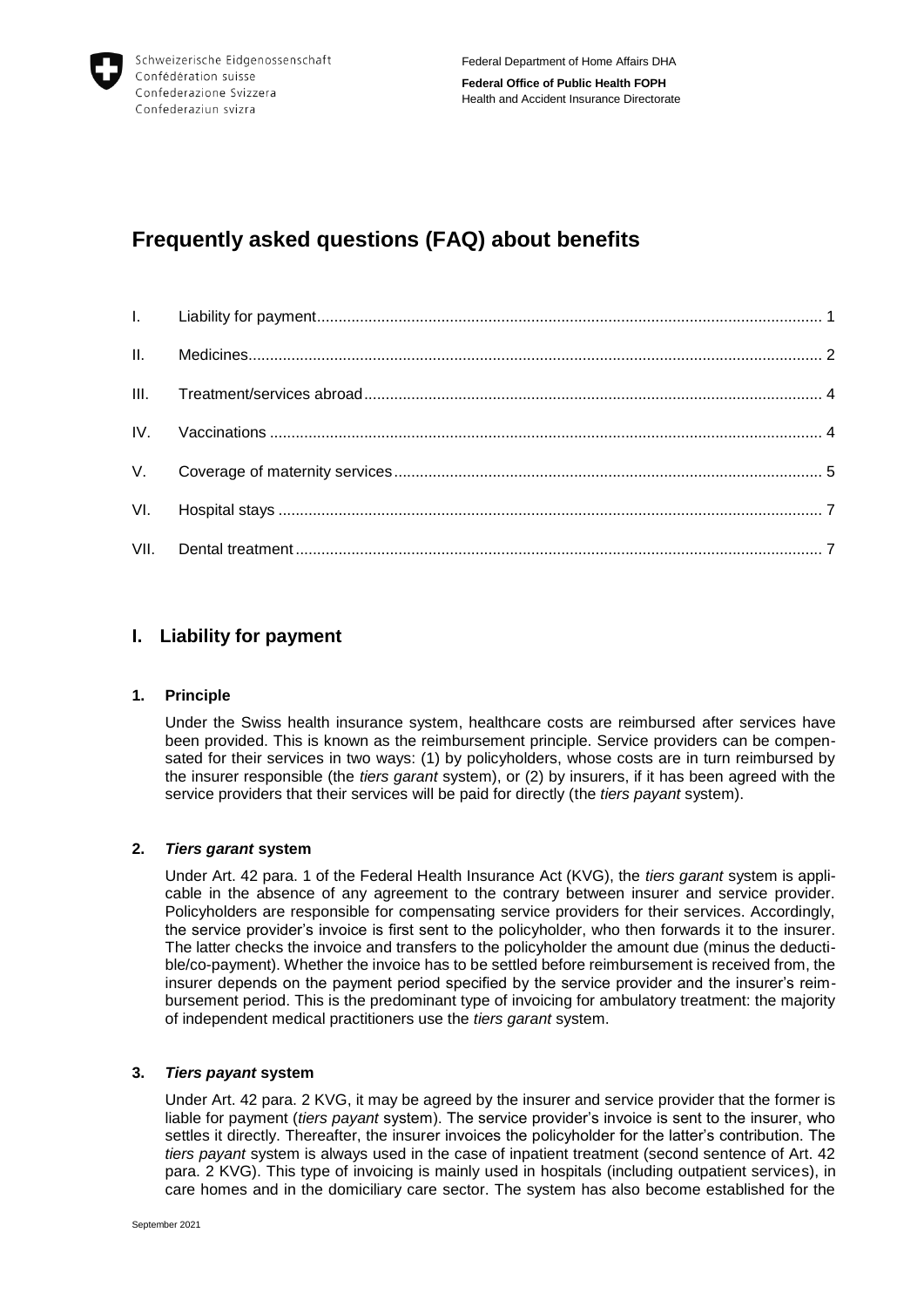dispensing of medication in pharmacies. Under the *tiers payant* system, the policyholder (in accordance with Art. 42 para. 3 KVG) receives a copy of the invoice sent to the insurer. In general, the copy of the invoice has to be sent to the policyholder by the service provider, but it may be agreed with the insurer that the latter is responsible for sending the copy to the policyholder (Art. 59 para. 4 of the Health Insurance Ordinance, KVV).

#### **4.** *Tiers soldant* **system**

The *tiers soldant* system is used in accident insurance. Here, the service provider's invoice is sent directly to the insurer. As there is no co-payment or deductible in the case of accident insurance, the insurer pays the full amount directly to the service provider. If, within the *tiers garant* system, the policyholder's claim to reimbursement vis-à-vis the insurer is ceded to the service provider (in accordance with Art. 42 para. 1 KVG), the term *tiers soldant* is also used, although it is not strictly applicable since the policyholder is still liable for the co-payment and deductible.

#### **In practice**

Under the tiers garant system, services have to be paid for by the policyholder, who then requests reimbursement from the insurer. If the policyholder cannot meet the costs of the services provided, various options are available. For example, the policyholder's claim to reimbursement from the insurer can be ceded to the service provider ("tiers soldant"), or an invoice with a later payment date can be requested (e.g. an additional period of 15 or 30 days). In the latter case, the invoice is to be forwarded to the insurer as rapidly as possible. In such situations, it is important to consult the service provider and/or the insurer.

In view of the time required by the insurer to check invoices and assess the cost-effectiveness of treatment, the legislation does not specify a time limit for reimbursement. Reimbursement is generally provided by the insurer within 30 days after receipt of the policyholder's claim (tiers garant) or the service provider's invoice (tiers payant). Insurers are required to check whether the service is reimbursable under compulsory health insurance. The reimbursement period can be extended if certain parts of the invoice are missing and the insurer requires additional information from the service provider. The checking and reimbursement periods will also be longer if the insurer's independent medical adviser has to be consulted.

If the measures undertaken to secure settlement of invoices by the insurer within an appropriate period prove unsuccessful, the policyholder can contact the health insurance ombudsperson [\(www.om-kv.ch\)](http://www.om-kv.ch/).

# <span id="page-1-0"></span>**II. Medicines**

#### **1. Which medicines are reimbursed under compulsory health insurance?**

Compulsory health insurance covers the medicines which are prescribed by a physician, employed in accordance with the approved indications/uses specified in the package insert, and included on the list of reimbursable pharmaceutical specialities (Specialities List/SL).The reimbursement of SL products may be restricted to certain medical indications or specified quantities (so-called limitations, marked as "Limitatio L" in the SL).

In addition, the medicines prescribed by a physician which are compounded in a pharmacy are also reimbursed, if they are included on the list of active substances and other ingredients (List of medicines with tariff/LMT).

The SL is available online (in French/German) at: [www.listofpharmaceuticalspecialities.ch.](http://www.listofpharmaceuticalspecialities.ch/)

The LMT is available online (in French/German/Italian) at: [www.bag.admin.ch/bag/en/home/versicherungen/krankenversicherung/krankenversicherung](https://www.bag.admin.ch/bag/en/home/versicherungen/krankenversicherung/krankenversicherung-leistungen-tarife/Arzneimittel.html)[leistungen-tarife/Arzneimittel.html.](https://www.bag.admin.ch/bag/en/home/versicherungen/krankenversicherung/krankenversicherung-leistungen-tarife/Arzneimittel.html)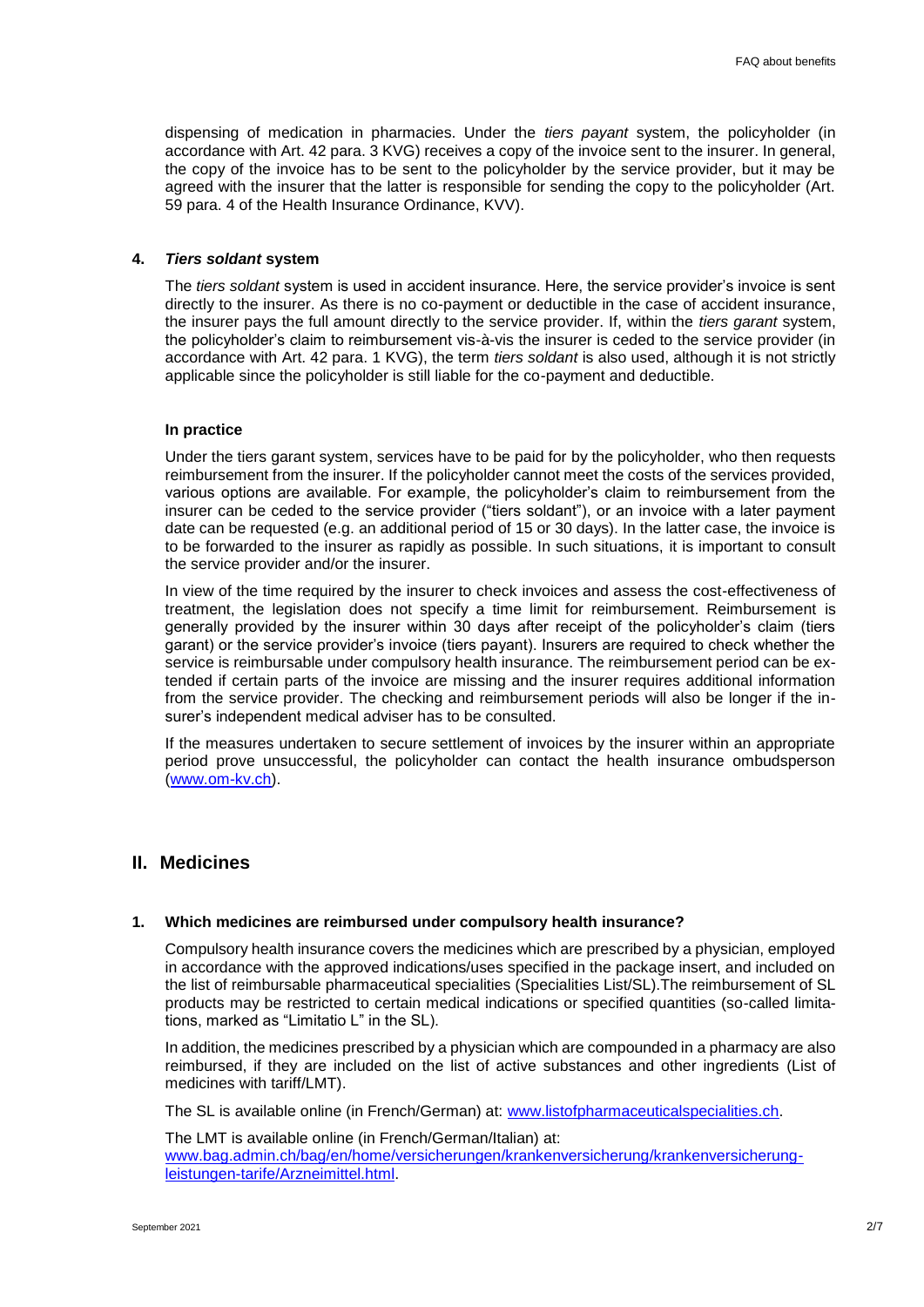**2. Does compulsory health insurance cover the costs of SL (Specialities List) medicines that are prescribed for me outside the approved indications (off-label use) or administered outside the specified quantities (off-limitation use)?**

No, the costs of such medicines are not generally reimbursed.

By way of exception, the costs of such medicines are reimbursed in individual cases, provided the following conditions are met:

- $-$  the use of the medicine is an indispensable precondition for another treatment measure that compulsory health insurance does reimburse and the focus is clearly on this measure, or
- $-$  the medicine is expected to have a substantial beneficial effect against an illness that may be fatal or cause serious chronic harm to the health of the insured person, and for which a lack of therapeutic alternatives means that no other effective approved treatment is available.

Your health insurer will decide, after prior consultation with its independent medical advisory service, whether the conditions for such an exception are met and the costs of the medicine can be reimbursed.

The health insurer will, in consultation with the licence holder, decide on the amount to be reimbursed. It will assess whether the costs to be reimbursed are proportionate to the therapeutic benefit. The price that is reimbursed may not exceed the absolute maximum price specified on the SL.

Your doctor must inform you whenever he/she prescribes medicines for you outside the approved indications or limitations.

If compulsory health insurance does not cover the costs of such medicines, you may be able to claim reimbursement under a supplementary insurance plan.

#### **3. What happens if my doctor prescribes a medicine that is not included on one of the lists but is authorized by Swissmedic and used in accordance with, or outside, the approved indications?**

As a rule, the costs of such medicines are not reimbursed under compulsory health insurance. Reimbursement is possible only in exceptional cases, under the same conditions and to the same extent as SL medicines used outside the approved indications or limitations (cf. no. 2 above).

Your doctor must inform you whenever he/she prescribes a medicine, which is not included on one of the lists.

If compulsory health insurance does not cover the costs of such medicines, you may be able to claim reimbursement under a supplementary insurance plan.

#### **4. Does compulsory health insurance reimburse the costs of imported medicines that have not been authorised by Swissmedic?**

Such costs can be reimbursed only in exceptional cases if the medicine may be imported under the Therapeutic Products Act and the conditions for reimbursement of medicines used off-label or offlimitation are met (cf. no. 2). The medicine must be authorised for the indication in question by a country with an authorisation system recognized as equivalent by Swissmedic.

The health insurer will reimburse the costs of importing the medicine. It will assess whether the costs to be reimbursed are proportionate to the therapeutic benefit.

Your doctor must inform you whenever he/she prescribes a medicine that is not included on one of the lists and is not authorized in Switzerland.

If compulsory health insurance does not cover the costs of such medicines, you may be able to claim reimbursement under a supplementary insurance plan.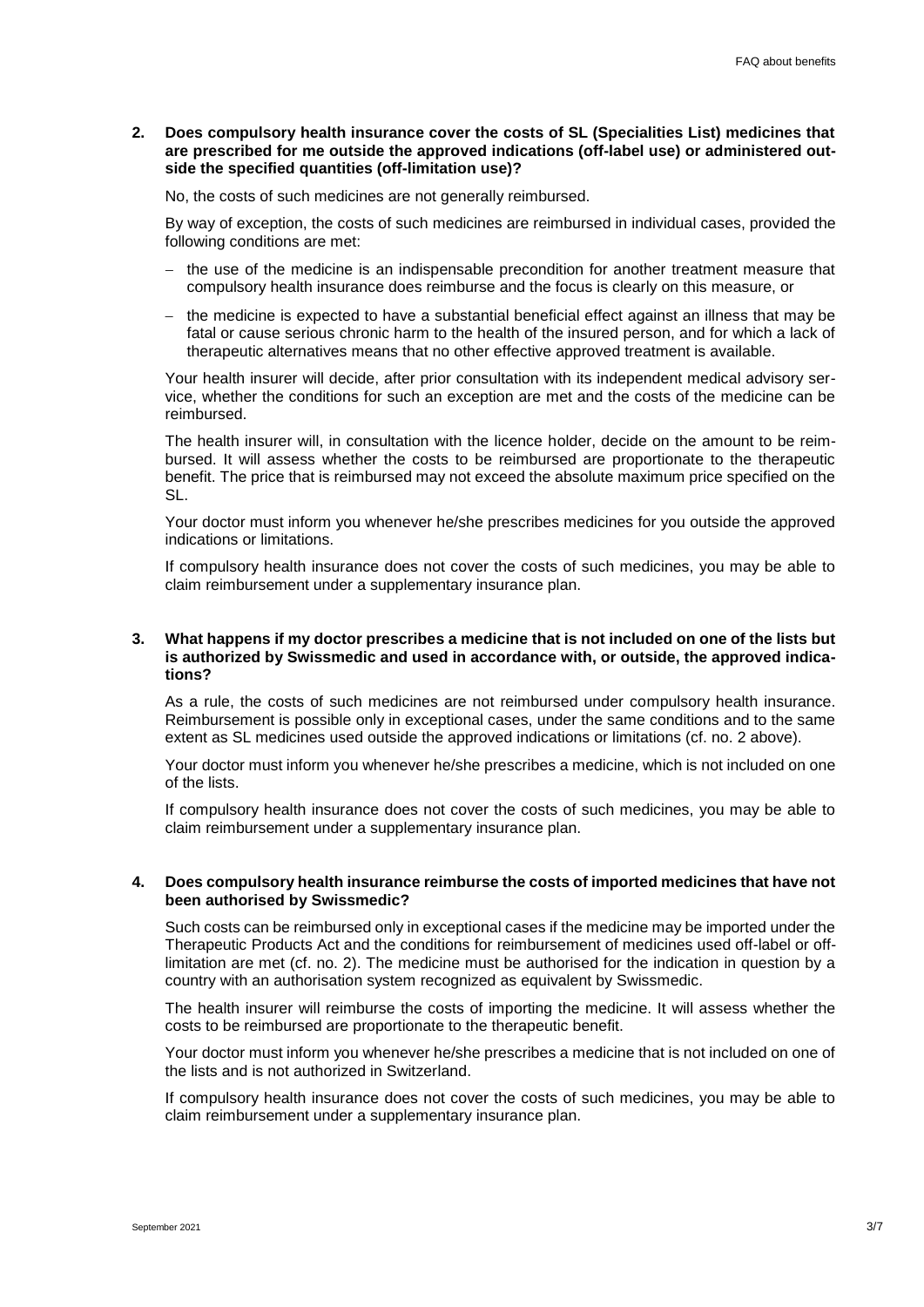# <span id="page-3-0"></span>**III. Treatment/services abroad**

**1. Are the costs of treatment abroad reimbursed under compulsory health insurance?**

Compulsory health insurance only covers reimbursable treatment and services carried out in Switzerland by licensed providers.

Exceptions are made for medical treatment that is necessary during temporary stays abroad:

- In EU/EFTA countries, the European Health Insurance Card issued by your health insurer entitles you to receive any medical services that are considered essential, taking account of the type of service and the expected length of your stay. Your medical insurance will cover the costs of the same medical services as would be provided to a resident of the country in question. Further information (in French/German/Italian) is available at: [www.bag.admin.ch/bag/en/home/versicherungen/krankenversicherung/krankenversicherung](http://www.bag.admin.ch/bag/en/home/versicherungen/krankenversicherung/krankenversicherung-versicherte-mit-wohnsitz-in-der-schweiz/versicherungspflicht/touristinnen-ausland-weltreisende.html)[versicherte-mit-wohnsitz-in-der-schweiz/versicherungspflicht/touristinnen-ausland](http://www.bag.admin.ch/bag/en/home/versicherungen/krankenversicherung/krankenversicherung-versicherte-mit-wohnsitz-in-der-schweiz/versicherungspflicht/touristinnen-ausland-weltreisende.html)[weltreisende.html.](http://www.bag.admin.ch/bag/en/home/versicherungen/krankenversicherung/krankenversicherung-versicherte-mit-wohnsitz-in-der-schweiz/versicherungspflicht/touristinnen-ausland-weltreisende.html)
- In countries outside the EU/EFTA area, costs of emergency treatments in cases where the insured person cannot return to Switzerland for medical reasons will be reimbursed up to a maximum of twice the amount that the insurer would have covered if the treatment had been provided in Switzerland. In the case of inpatient treatment, this means that the insurer will reimburse no more than 90 % of the costs that would have arisen for hospitalisation in Switzerland (this is because, in the case of hospital treatment in Switzerland, at least 55 % of the costs are borne by the cantons, which is not the case for hospital stays abroad).

In cases where you have to go abroad for medical treatment because the treatment is not available in Switzerland, your doctor must submit an application (including a statement of reasons) to your health insurer's independent medical adviser. The insurer will decide, in consultation with the independent medical advisory service, whether the costs of treatment abroad can be reimbursed.

**2. Does compulsory health insurance cover the costs of medicines I have purchased abroad?**

The costs will only be reimbursed for medicines, which you require because of illness during a temporary stay abroad (cf. no. 1 above).

# <span id="page-3-1"></span>**IV. Vaccinations**

#### **1. Which vaccinations are covered by compulsory health insurance?**

Compulsory health insurance covers the costs of various vaccinations in accordance with the guidelines and recommendations of the Swiss Vaccination Plan (cf. [www.bag.admin.ch/bag/de/home/gesund-leben/gesundheitsfoerderung-und](https://www.bag.admin.ch/bag/de/home/gesund-leben/gesundheitsfoerderung-und-praevention/impfungen-prophylaxe/schweizerischer-impfplan.html)[praevention/impfungen-prophylaxe/schweizerischer-impfplan.html;](https://www.bag.admin.ch/bag/de/home/gesund-leben/gesundheitsfoerderung-und-praevention/impfungen-prophylaxe/schweizerischer-impfplan.html) in French/German/Italian).

Such as:

- Vaccinations against diphtheria, tetanus, pertussis (whooping cough), poliomyelitis, Haemophilus *influenzae* type B and chickenpox, and against measles, mumps and rubella (German measles)
- Vaccinations against hepatitis B and for certain risk groups hepatitis A
- Vaccination against influenza for people aged 65 or over and people at increased risk of complications in the event of an influenza infection
- Vaccination against tick-borne encephalitis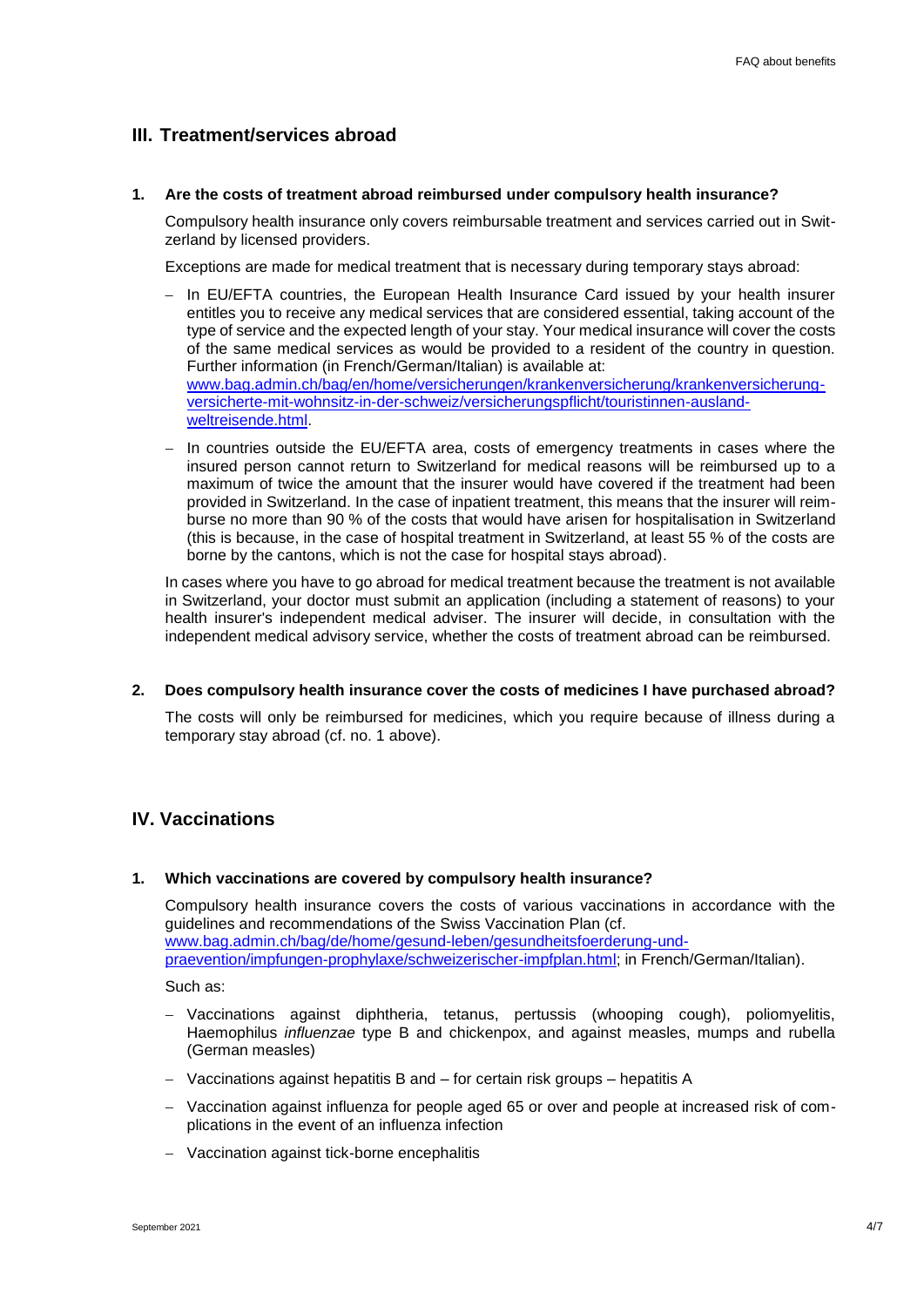- Vaccination against cervical cancer for girls and young women aged 11 to 26, as well as against other types of cancer caused by a human papillomavirus for boys and men between the ages of 11 and 26, if provided as part of a cantonal vaccination programme. No deductible is due for this vaccination.
- Vaccination against COVID-19 during a COVID-19 epidemic for people at especially high risk (currently all vaccinations for people according to the COVID-19 vaccination recommendations). No deductible or co-payment is payable for this benefit.

Travel vaccinations and preventive treatments (e.g. yellow fever and malaria prophylaxis) are not covered.

Your doctor can provide further information and advice if you have any queries about vaccinations.

# <span id="page-4-0"></span>**V. Coverage of maternity services**

## **1. What check-ups can be performed during/after pregnancy and after childbirth?**

For a normal pregnancy, seven antenatal check-ups will be reimbursed. The first visit includes a medical history, general clinical and gynaecological examinations and advice, and screening for varicose veins and leg oedema; in addition, laboratory tests are ordered as required according to the Analyses List. Subsequent visits include monitoring of bodyweight, blood pressure and fundal height, urinalysis and auscultation of foetal heart tones; in addition, laboratory tests are ordered as required, according to the Analyses List.

For a high-risk pregnancy, these examinations may be repeated if necessary. Cardiotocography (electronic foetal monitoring) is also covered in the case of a high-risk pregnancy.

A postpartum check-up can be performed 6 to 10 weeks after the birth, including further history, clinical and gynaecological examinations, and advice.

After a miscarriage or a medically indicated termination from the 13th to the end of the 23rd week of pregnancy, a check-up can be performed covering further history, a gynaecological and clinical status examination, advice, and lab analyses and an ultrasound if judged to be clinically appropriate

## **2. How many ultrasound scans are covered per pregnancy?**

For a normal pregnancy, one ultrasound scan between the 12th and the 14th week and one between the 20th and the 23rd week are reimbursed. In the case of a high-risk pregnancy, additional scans are covered if they are considered necessary by the gynaecologist on the basis of a clinical assessment.

## **3. What about the costs for birth preparation?**

A contribution of CHF 150 is paid for individual or group birth preparation classes run by a midwife or midwives organisation, or for a consultation with the midwife or midwives organisation with regard to the birth, domestic puerperium planning or breastfeeding preparation.

## **4. Is a first-trimester test covered?**

Yes, this test is covered for prenatal assessment of the risk of trisomy 21, 18 and 13 based on ultrasound measurement of foetal nuchal translucency (12th to 14th week of pregnancy) and the assessment of certain maternal blood factors and other maternal and foetal factors (e.g. maternal age).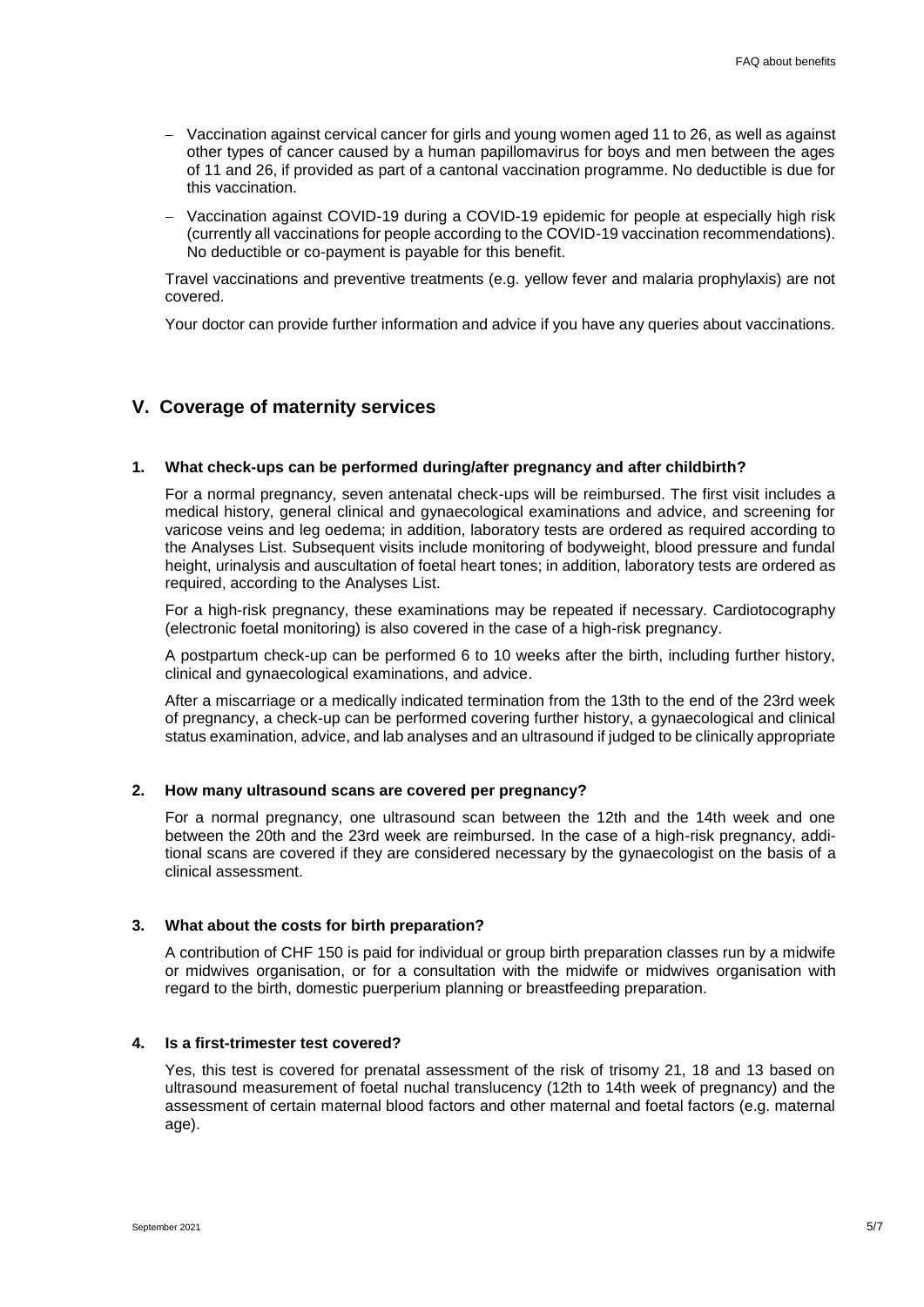#### **5. When is non-invasive prenatal testing (NIPT) covered?**

Compulsory health insurance covers NIPT from the 12th week if there is an increased risk of trisomy 21, 18 or 13. An increased risk is defined as 1 in 1000 or higher. A positive NIPT result should be confirmed by amniocentesis (cf. no. 6).

#### **6. Is amniocentesis always covered?**

Amniocentesis, chorionic villus sampling (placental biopsy) or cordocentesis (umbilical blood sampling) is covered in cases where:

- there is a strong suspicion (based on NIPT) or the first-trimester test indicates a risk of 1 in 380 or higher that the foetus is affected by trisomy 21, 18 or 13
- ultrasound findings, family history or other factors indicate a risk of 1 in 380 or higher that the foetus is affected by a genetic disorder
- the foetus is at risk due to a complication of pregnancy, maternal illness, or a non-genetic foetal illness or developmental disorder.

#### **7. Can I give birth at a hospital, at home or at a birthing centre?**

Compulsory health insurance covers home births or births at a hospital or birthing centre, provided that the latter facilities are included in the Hospital List of the canton of residence. Services provided by a physician or midwife are covered.

#### **8. Are breastfeeding consultations covered?**

Yes, three breastfeeding consultations with a midwife, midwives organisation or specially trained nurse are covered.

#### **9. What services provided by a midwife or midwives organization are covered by compulsory health insurance?**

a) Seven check-ups can be carried out by a midwife during a normal pregnancy. The midwife informs the pregnant woman that a medical examination would be appropriate during the first trimester. In a high-risk pregnancy without any signs of disease, the midwife works with the doctor. In a pathological pregnancy, the midwife provides services as directed by the doctor.

b) At check-ups, the midwife can order an ultrasound scan.

c) The midwife can perform cardiotocography (CTG), postpartum check-ups, antenatal preparation and breastfeeding consultations.

d) Certain laboratory tests can be ordered by the midwife.

e) In the first 56 days after the birth, the midwife can make home visits, providing care and monitoring the health of mother and child. Support and advice on infant care and feeding can also be provided for the mother.

The midwife can make a maximum of 16 home visits following a premature or multiple birth, for first-time mothers and after a Caesarean section, and a maximum of 10 home visits in all other situations. In the first 10 days after the birth, the midwife or midwives organisation can additionally make a second visit on no more than 5 days. For further home visits, a medical prescription is required, even after the 56 days that follow the birth.

f) After a miscarriage or a medically indicated termination from the 13th to the end of the 23rd week of pregnancy, she can provide care by way of 10 home visits to give insureds nursing care and monitor their state of health. A medical prescription is necessary for additional home visits.